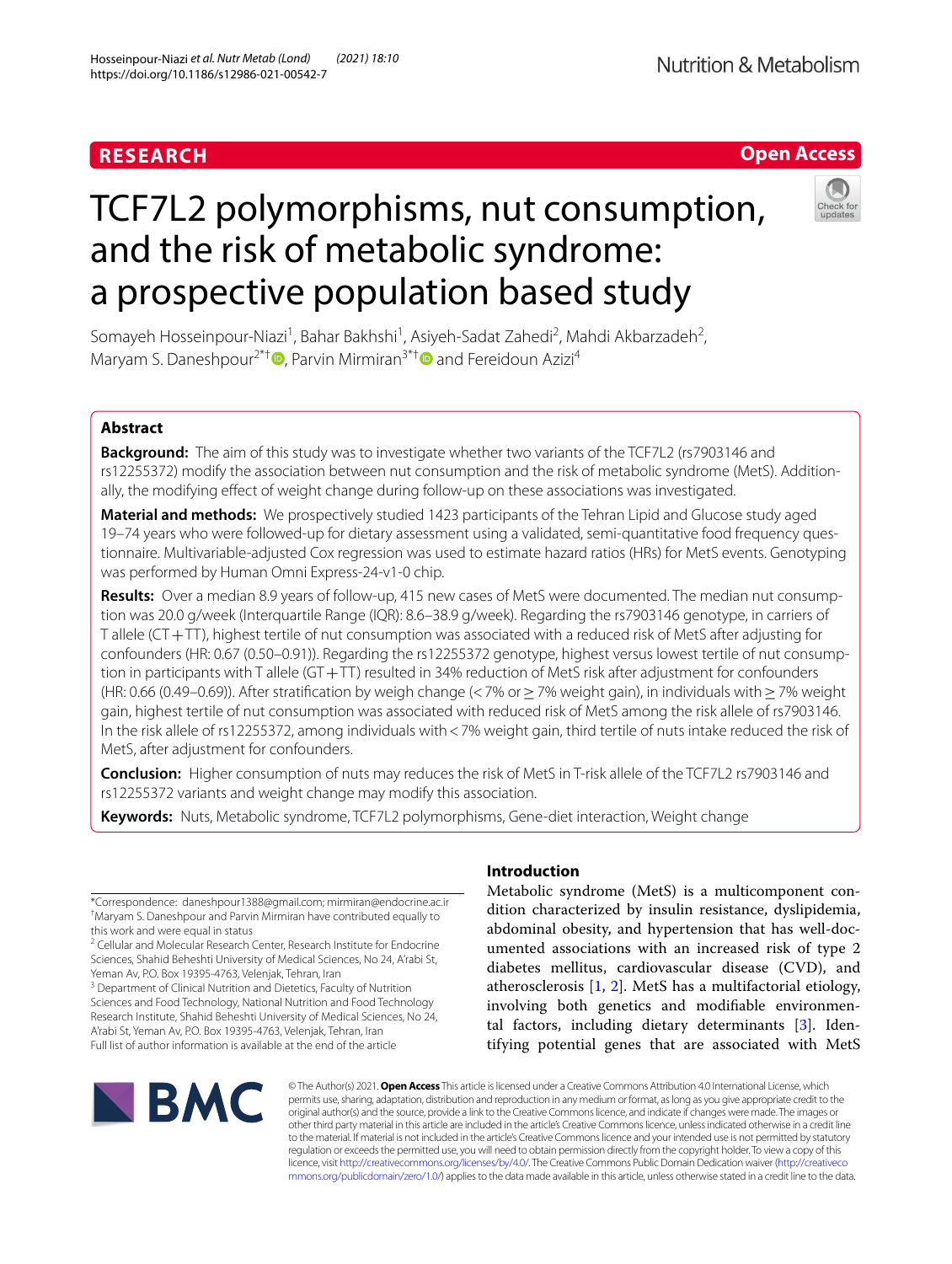and investigating the modifying efect of genetics on the association of dietary determinants with the risk of MetS are among novel approaches for preventing and treating MetS. This approach is based on the precisionbased healthcare that enables use of therapeutic diets and dietary recommendations according to patients' genetic background that eventually, will lead to better prevention and treatment of MetS [[4\]](#page-9-2).

Among diferent single nucleotide polymorphisms (SNPs), the transcription factor-7-like 2 (TCF7L2) rs7903146 and rs12255372 are assumed to be associated with type 2 diabetes as well as MetS in diferent populations [\[5](#page-9-3), [6\]](#page-9-4). For the frst time, the Diabetes Prevention Program and the Diabetes Prevention Study reported that lifestyle intervention reduces diabetic risk among individuals with genetic susceptibility of TCF7L2 risk genotypes [[7,](#page-9-5) [8](#page-9-6)]. Followed by this investigation, current literature suggests associations of this gene with the risk of type 2 diabetes, obesity, and MetS while considering the modulating efects of some dietary determinants, such as whole-grains [\[9](#page-9-7)], glycemic index and glycemic load  $[10]$  $[10]$ , dietary fiber  $[11]$  $[11]$ , low fat and high carbohydrate diet [\[12](#page-9-10)], dietary saturated fatty acids (SFA) [\[13](#page-9-11)], western dietary pattern [\[14](#page-9-12)], and prudent dietary pattern [[15\]](#page-9-13). However, to the best of our knowledge, the interaction between nut consumption and polymorphisms of this gene has not yet been investigated. Nuts, as rich sources of fber, polyphenols, mono- and polyunsaturated fatty acids, vitamins, minerals, and protein [\[16](#page-9-14)], could potentially reduce the risk of chronic diseases [[17](#page-9-15)[–21](#page-9-16)]. Although the inverse association between nut consumption and BMI, overweight, and obesity are documented in previous research [[22,](#page-9-17) [23\]](#page-9-18), limited studies have assessed the interaction between obesity, nut consumption, and chronic disease [[24](#page-9-19), [25](#page-9-20)]. Moreover, recently, an interaction between TCF7L2 and obesity in relation to type 2 diabetes has been reported  $[26, 27]$  $[26, 27]$  $[26, 27]$  $[26, 27]$  $[26, 27]$ . Therefore, the aim of the current study was to investigate (1) the association of nut consumption with the MetS risk based on the TCF7L2 rs7903146 and rs12255372 genotypes, and (2) whether these associations are modifed according to weight change during follow-up ( $\ge$  or <7%) among adult participants of this population-based study, over a median 8.9-year of follow-up.

# **Materials and methods**

## **Study population**

We conducted a prospective population-based study within the framework of the Tehran Lipid and Glucose Study (TLGS). The TLGS is an ongoing prospective study, aiming to prevent non-communicable diseases through promoting a healthy lifestyle. The detailed TLGS method, described elsewhere [[28\]](#page-9-23), was initiated in March 1999. Multistage, stratified cluster random sampling technique was used for enrollment of > 15,000 individuals aged  $\geq$  3 years from Tehran's urban district 13, a district with a population representative of the urban population of Tehran, the capital city of Iran. Beginning in 1999 with 3-year intervals afterwards, participants were assessed for demographic and lifestyle factors, socioeconomic status, medication use, medical history of cardiovascular risk factors, and anthropometric measures. To update all the previous data, the information were documented every 3 years during face-to-face visits by the local research team. Phases II, III, IV, V, VI were prospective follow-up studies conducted between 2002–2004, 2006–2007, 2008–2011, 2012–2015, 2016–2018, respectively. The current study used the baseline examination data from phase III of the TLGS (2006–2007) and followed participants up to phase VI of TLGS (2016–2018), during an 8.91-year follow-up (Interquartile range (IQR): 7.98–9.69).

During the third examination survey of the TLGS (2006–2007), a number of 12,523 participants were assessed for medical history and physical examinations. Subsequently, a representative sample of 4920 participants, based on their age and gender, was randomly selected to complete the dietary assessment. From the 4920 selected participants in the present study, 3462 number of individuals, with similar characteristics to the total population in phase III of the TLGS, agreed to complete the food frequency questionnaire (FFQ) [[29\]](#page-9-24). For the current study, of 3462 participants, 3265 adults aged 19–74 years with complete demographic, anthropometric, biochemical, and dietary data were selected. Moreover, participants with MetS at baseline  $(n=879)$ , participants who were pregnant or lactating at baseline and during follow-up ( $n=28$ ), participants with daily energy intake  $< 500$  and  $> 4200$  kal per day (n=115), participants following any specific diet  $(n=26)$ , and participants with missing laboratory and anthropometric measures related to diagnosis of MetS during follow up  $(n=309)$  and participants with undetermined genotype  $(n=485)$  were excluded from the study. The final analysis was conducted based on the data from 1423 participants, from 2006 until 2018, during the 8.9-year follow-up (Fig.  $1$ ).

This study protocol has been approved by the ethics committee of the Research Institute for Endocrine Sciences (RIES), Shahid Beheshti University of Medical Sciences (No. IR.SBMU.ENDOCRINE.REC.1398.084), and written informed consent was obtained from all participants.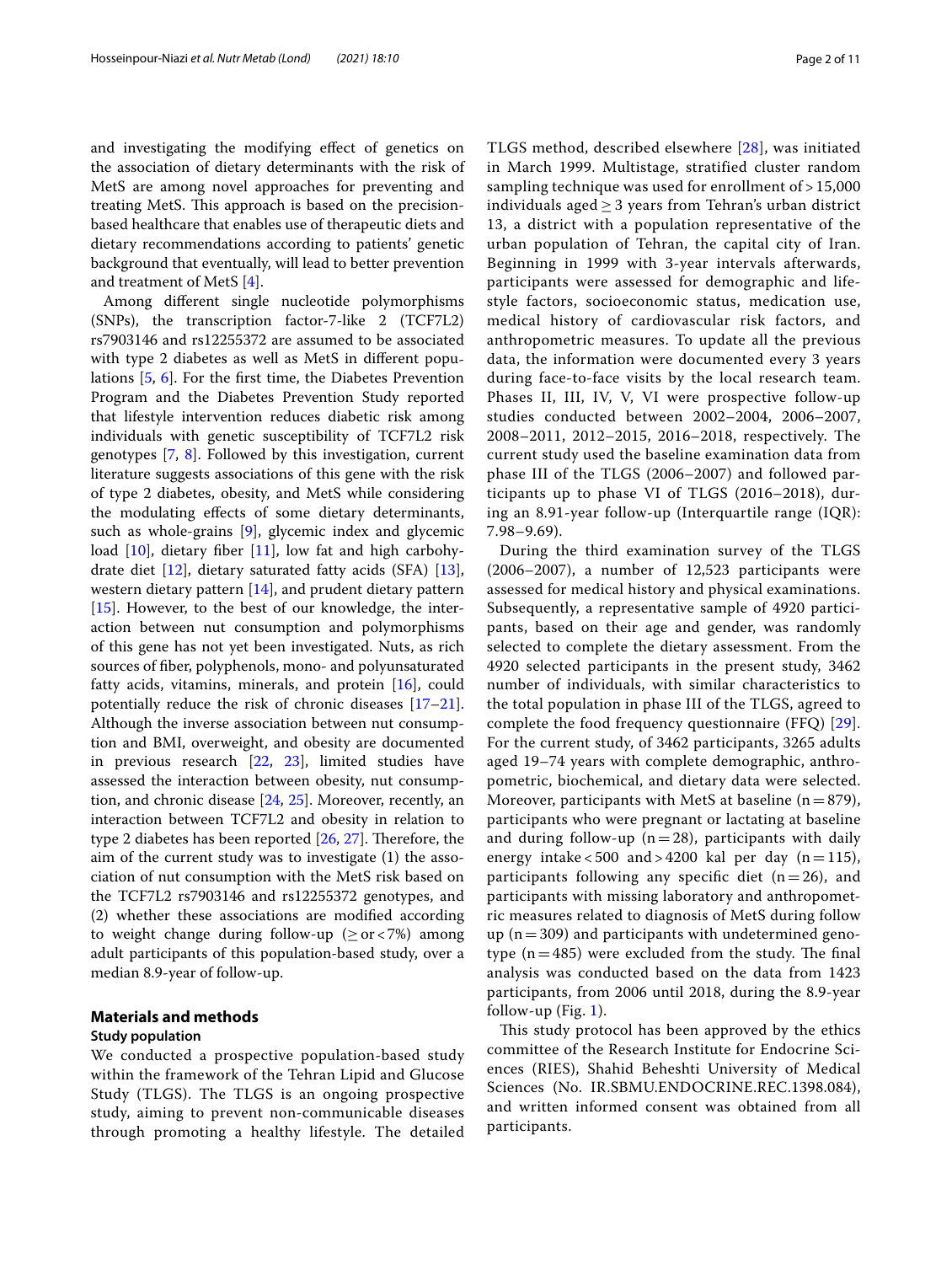

# <span id="page-2-0"></span>**Dietary assessment**

A validated, semi-quantitative food frequency questionnaire (FFQ) was used to obtain and update dietary intake information every 3 years  $[30]$  $[30]$ . The primary FFQ had 168 food items in 2006 then the food items were decreased to 147 in 2009, due to the low frequency of consumption of certain food items and combining selected food items. Consumption frequencies of each food item on a daily, weekly, or monthly basis during the previous year were documented according to a standard unit or portion size, evaluated in household measures specifed for each food, during face-to-face interviews by expert dietitians, and consumed portion sizes were converted to grams. Since the Iranian food composition table (FCT) is incomplete, the US Department of Agriculture (USDA) FCT ([https](https://ndb.nal.usda.gov/ndb/) [://ndb.nal.usda.gov/ndb/](https://ndb.nal.usda.gov/ndb/) accessed 15 March 2019) was used to calculate energy, macro- and micronutrients. Total energy, macro- and micronutrient content were calculated by summing up consumption of these nutrients. Due to the crucial impact of recent dietary intakes on the association of diet and chronic disease, in the present study we used an alternative approach, providing more weight to the recent diet, to reduce within subject variations [\[31](#page-9-26)]. From the initial number of 1423 participants at baseline, 453 participants completed all 4 FFQs, 499 participants completed 3 FFQs, 278 participants completed 2 FFQs, and 193 participants did not complete the any FFQs during follow-up. To impute missing values, last observation carried forward method was used [[31](#page-9-26)].

Nut consumption collected using the FFQ showed a valid estimate against multiple dietary records. A good correlation coefficient was observed between FFQ and multiple 24 recalls (0.54 and 0.39 in males and females, respectively) and between two FFQs (0.34 and 0.52 in males and females, respectively) [\[32\]](#page-9-27). Moreover, there was reasonable reliability, validity and stability of the dietary patterns, using data from the FFQ, over the 8-year follow-up period [[33\]](#page-9-28).

#### **Biochemical assessment**

At baseline and follow-up, between 7∶00 and 9∶00 a.m., venous blood samples were obtained from all study participants who fasted for 12–14 h over the previous night. The blood samples were placed into vacutainer tubes, and were centrifuged within 30–45 min of collection. Fasting blood glucose (FPG), high density lipoprotein (HDL-C), and triglyceride (TG) analysis were done at the TLGS research laboratory on the day of sample collection, using a selector 2 auto-analyzer (Vital Scientifc, Spankeren, the Netherlands) and commercial kits (Pars Azmoon Inc., Tehran, Iran). FPG was analyzed using an enzymatic colorimetric method with the glucose oxidase technique; inter- and intra-assay coefficients of variation  $(CV)$  at baseline and followup phases were both less than < 2.3%. TG was assayed using an enzymatic colorimetric method with glycerol phosphate oxidase. HDL-C was analyzed after precipitation of apolipoprotein B-containing lipoproteins with phosphotungstic acid. Both intra- and inter-assay CVs were below 2.1 and 3.0% for TG and HDL-C, respectively, in all baseline and follow-up assays. All samples were analyzed when internal quality control met the acceptable criteria.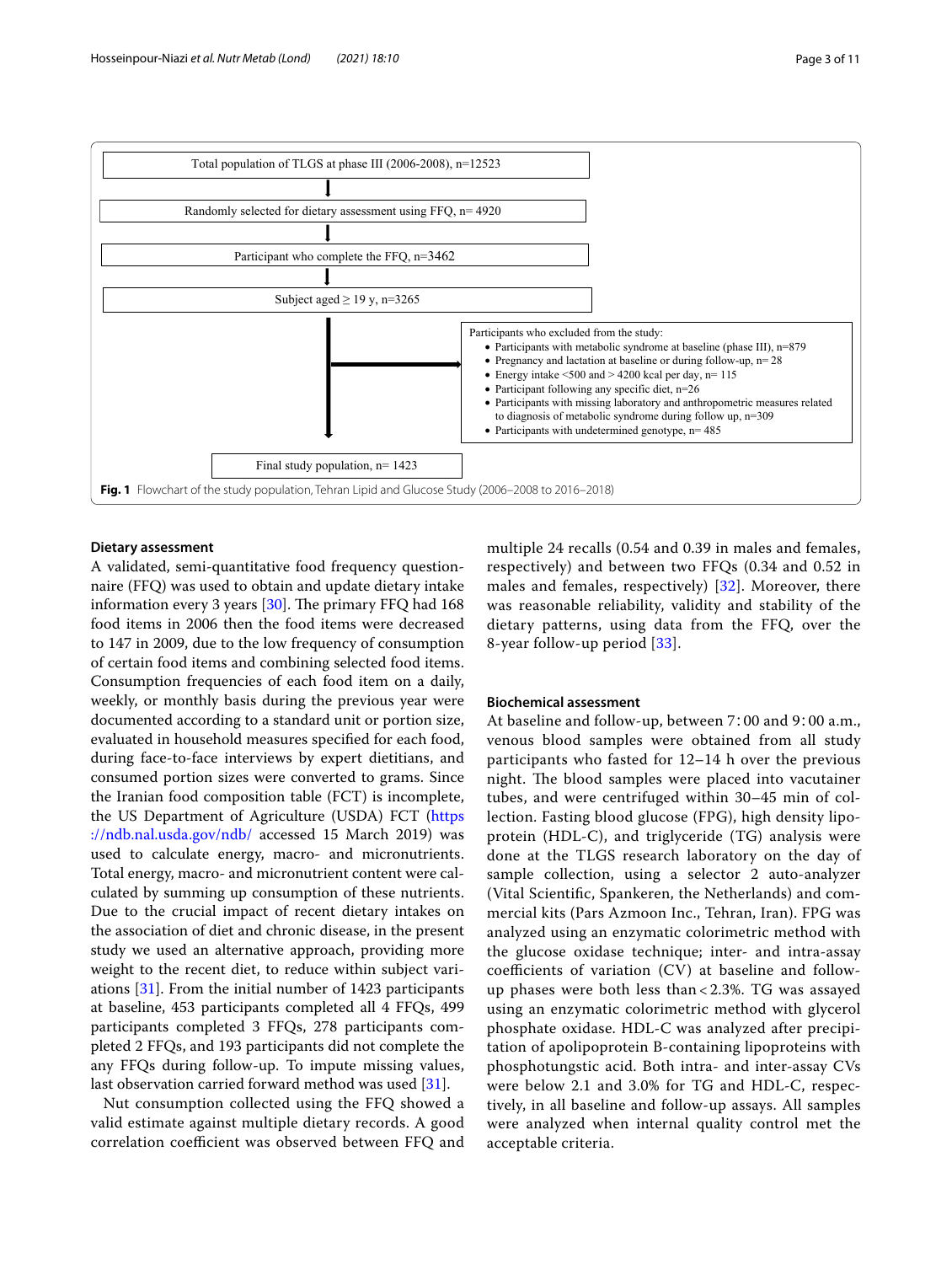#### **Assessment of other variables**

At the baseline recruitment, data on characteristics of participants were collected by trained researchers using a standardized questionnaire, which included demographic information, lifestyle factors (smoking status and physical activity), socioeconomic status (education, and employment), medication regimen (antihypertensive, lipid-lowering and anti-diabetic agents), past medical history. Details of physical assessment including weight, height, waist circumference, and blood pressure have been documented elsewhere [\[28\]](#page-9-23). Briefy, participants' weight, while being minimally clothed without wearing shoes, was measured using a digital scale (Seca 707: range 0–150 kg) and recorded with accuracy of 100 g. Height was measured in a standing position, with shoulders in normal alignment, without shoes, using Seca 225 stadiometer (Seca GmbH) and recorded to the nearest 0.5 cm. BMI was calculated by dividing weight in kilograms into height per square meter. Waist circumference (WC) was measured at the umbilical level using an un-stretched tape measure, without any pressure to the body surface, and was recorded to the accuracy of 0.5 cm. After participants rested in a sitting position for 15 min, blood pressure was measured using a standardized mercury sphygmomanometer (calibrated by the Iranian Institute of Standards and Industrial Researches) on the right arm twice at least 30 s apart, and the average of the two measurements was reported as the blood pressure. Physical activity was assessed using modifable activity questionnaire (MAQ) that included a list all three forms of activities, including leisure time, job, and household activities; the frequency and amount of time spent per week engaged in physical activity over the last year were recorded [\[34\]](#page-9-29). Physical activity levels were expressed as metabolic equivalent hours per week (METsh/week). The reliability and convergent validity of the Persian version of the MAQ had been reported [\[35](#page-9-30)].

#### **Defnition of metabolic syndrome**

In accordance with the Joint Interim Statement, diagnosis of MetS required the presence of three or more of the following criteria  $[1]$  $[1]$ : (1) elevated glucose concentrations (FPG concentration  $\geq 100$  mg/dL or treatment with anti-hyperglycemic medications), (2) TG concentration  $(≥150$  mg/dL or treatment with anti-hypertriglyceridemia medications), (3) reduced serum HDL-C  $\langle$  <50 mg/ dL in women and<40 mg/dL in men), (4) elevated blood pressure  $(≥130/85$  mmHg or treatment with anti-hypertensive medications), and (5) enlarged abdominal circumference  $(≥ 95$  cm according to the population- and country-specifc cut-of points for Iranian adults of both genders) [\[36](#page-9-31)].

## **Genotyping**

Genomic DNA was extracted from the bufy-coat of samples using a proteinase K/salting out standard method [ $37$ ]. The quality of extracted DNA was determined using the Nanodrop 1000 Spectrophotometer. Samples in the range of 1.7<A260/A280<2 were excluded due to low quality and concentration.

DNA samples were processed on HumanOmniExpress-24-v1-0 bead chips (containing 649,932 SNP loci with an average mean distance of 4 kb) at the deCODE genetics company (Reykjavik, Iceland) according to the manufacturer's specifcations (Illumina Inc., San Diego, CA, USA). Quality control procedures performed by PLINK program (V 1.07) and R statistic (V 3.2) [\[38](#page-9-33)]. Then the genotyping data of two TCF7L2 polymorphisms (rs7903146 and rs12255372) was used for association analysis. In our study population, the TCF7L2 SNPs (rs12255372 and rs7903146) showed moderate linkage disequilibrium  $(r^2=0.67)$ .

## **Statistical analysis**

Statistical analyses were performed using SPSS package, version 17.0 (SPSS, Chicago, IL). All tests were twotailed, and P values  $< 0.05$  were considered as statistically significant. The significance of deviations of observed genotype frequencies from those predicted by the Hardy–Weinberg equation were evaluated with χ2 test. Based on TCF7L2 rs7903146 and rs12255372 genotypes, participants were categorized according to major allele homozygotes, heterozygotes, and minor allele homozygotes (additive model). Chi-square for categorical data and general linear models for continuous data were used to compared baseline characteristics and dietary variables across tertiles of nut consumption. Hazard ratio (95% confdence interval) was computed using Cox proportional hazards regression analyses. The first model was crude. The second model was adjusted for age, gender, smoking, physical activity, education levels, occupational status, total energy intake, fber intake, family history of diabetes, family history of cardiovascular disease. Model 3 was further adjusted for BMI at baseline. Regarding the interaction between weight change during follow-up and rs7903146 and rs12255372 genotypes (three categories) on the risk of MetS, we stratifed participants according to their weight change (<7% and  $\geq$ 7%) and investigated the efect modifcation of weight change on the association between nut consumption and risk of MetS based on rs7903146 and rs12255372 genotypes.

# **Results**

Genotype distributions were in Hardy–Weinberg equilibrium (P=0.50 for rs12255372 and P=0.27 for rs7903146). Considering the rs7903146 genotypes, the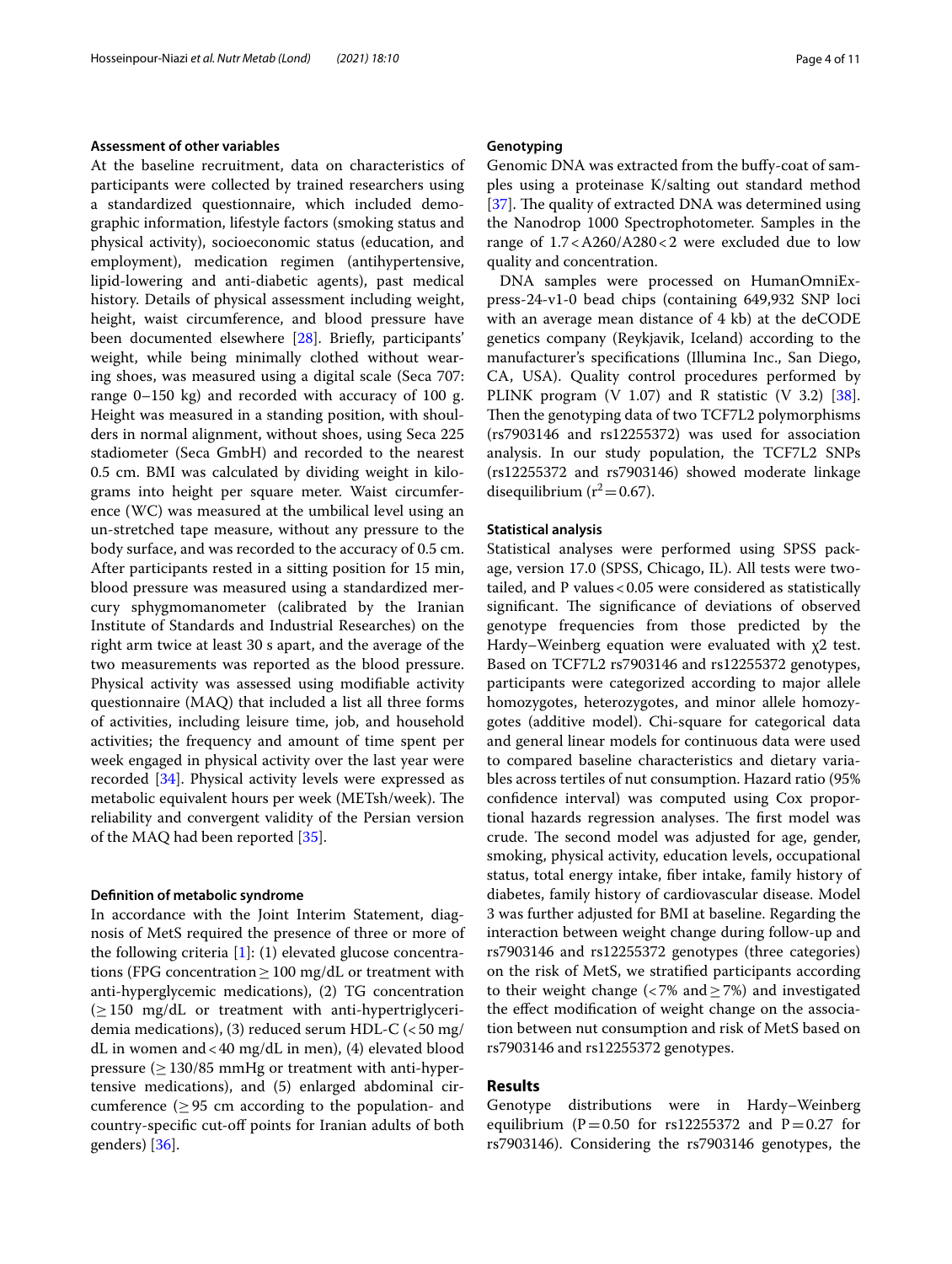frequency of CT and TT were 46.5% and 14.7%, respectively, whereas the frequency of GT and TT genotypes were 44.9% and 13.0% in rs12255372. Genotype efect on MetS risk found for both rs7903146 and rs12255372 genotypes after adjustment for age, gender and BMI (Table [1](#page-4-0)). Participants with the CT and TT genotypes of the rs7903146 had a HR of 1.21 (0.97–1.49) and 1.47 (1.10–1.95) for incident MetS, compared with CC genotype, whereas HR (95% CIs) of MetS were 1.21 (0.98– 1.49) and 1.47 (1.09–1.98) for those with the rs12255372 GT and TT genotypes, respectively.

We documented 415 new cases of MetS. The median nut consumption was 20.0 g/week (IQR: 8.6–38.9 g/ week). Baseline characteristics of the study participants based on both rs7903146 genotype and tertiles of nut consumption are presented in Table [2.](#page-5-0) There was no signifcant diference in age, gender, physical activity, occupation status, family history of diabetes, family history of CVD, and BMI across tertiles of nut consumption in rs7903146 SNP. Participants in the highest tertile of nuts intake who were carries of rs7903146 T allele were less likely to be smokers and those with CC genotype was more educated. Participants in highest tertile of nut consumption were more likely to have higher energy intakes, dietary fber, fruit, and vegetable intakes. Additionally, participants with CC genotype who were in the highest tertile of nuts intake consumed more dairy products, poultry, fsh, Meat, processed meat and organ meat and legume. Participants with CT genotype consumed more dairy products and dietary cholesterol and participants with TT genotype consumed more dietary cholesterol, whole grain, refned grain, legume and dairy products.

Table [3](#page-6-0) presents the multivariable-adjusted HR for the MetS risk across tertiles of nut consumption according to TCF7L2 rs7903146 and rs12255372 genotype, in total

<span id="page-4-0"></span>**Table 1 Genotypes and allele frequency of TCF7L2 SNPs**

population. Regarding the rs7903146 variant, in participants with CT genotype, highest tertile of nut consumption was associated with a 36% reduction in the risk of MetS in crude model (HR: 0.64, CI (0.45–0.90)), this association remained signifcant after further adjustments in model 2 and 3 (HR: 0.61, CI (0.43–0.87) and HR: 0.63, CI (0.44–0.90), respectively). Additionally, carriers of T-allele  $(CT+TT)$  in the third tertile of nut consumption had a signifcantly lower risk of MetS in all 3 statistical models, a 33% reduction of risk in crude model, a 34% reduction of risk in model 2 and a 33% reduction in model 3 (HR: 0.67, CI (0.50–0.90), HR: 0.66, CI (0.49–0.89), and HR: 0.67, CI (0.50–0.91), respectively). As for the rs12255372 variant, highest versus lowest tertile of nut consumption in participants with GT genotype resulted in a 32% and 33% reduction of MetS risk in model 2 and model 3 (HR: 0.68, CI (0.48–0.96) and HR: 0.67, CI (0.47–0.95), respectively). In individuals with TT genotype, third tertile of nut consumption was associated with a lower risk of MetS in model 1, this association diminished to non-signifcant levels after further adjustments. Moreover, in carriers of T-allele  $(CT+TT)$  consumption of nuts signifcantly reduced the risk of MetS in all 3 models.

An interaction of MetS risk was found for nut consumption, TCF7L2 variants, and weigh change during follow-up. In participants with < 7% weight gain during the follow-up, the multivariable-adjusted HRs (95% CI) for the MetS risk across tertiles of nut consumption according to both TCF7L2 rs7903146 and rs12255372 genotypes are presented in Table [4.](#page-6-1) In the rs12255372 GT genotype, third tertile of nuts intake reduced the risk of MetS by 47% in model 2 (HR: 0.53, CI (0.30–0.94). At last,  $GT + TT$  individuals in the highest tertile of nut consumption had a 46% reduction

|                         | cc              |      | <b>CT</b>       |      | TΤ              |      | C allele frequency        |      | T allele frequency |             |
|-------------------------|-----------------|------|-----------------|------|-----------------|------|---------------------------|------|--------------------|-------------|
|                         | Non-MetS        | MetS | <b>Non-MetS</b> | MetS | <b>Non-MetS</b> | MetS | <b>Non-MetS</b>           | MetS | <b>Non-MetS</b>    | <b>MetS</b> |
| Rs7903146               |                 |      |                 |      |                 |      |                           |      |                    |             |
| Total population        | 407             | 145  | 461             | 200  | 140             | 70   | 1275                      | 490  | 741                | 340         |
| Weigh change $<$ 7%     | 234             | 58   | 309             | 92   | 93              | 18   | 777                       | 208  | 495                | 128         |
| Weight change $\geq$ 7% | 173             | 87   | 152             | 108  | 47              | 52   | 498                       | 282  | 246                | 212         |
|                         | GG              |      | GT              |      | TΤ              |      | <b>G</b> allele frequency |      | T allele frequency |             |
|                         | <b>Non-MetS</b> | MetS | Non-MetS        | MetS | <b>Non-MetS</b> | MetS | <b>Non-MetS</b>           | MetS | <b>Non-MetS</b>    | <b>MetS</b> |
| Rs12255372              |                 |      |                 |      |                 |      |                           |      |                    |             |
| Total population        | 440             | 159  | 443             | 196  | 125             | 60   | 1323                      | 514  | 693                | 316         |
| Weigh change $<$ 7%     | 255             | 67   | 296             | 82   | 85              | 19   | 806                       | 216  | 466                | 120         |
| Weight change $\geq$ 7% | 185             | 92   | 147             | 114  | 40              | 41   | 517                       | 298  | 227                | 196         |

Number of participants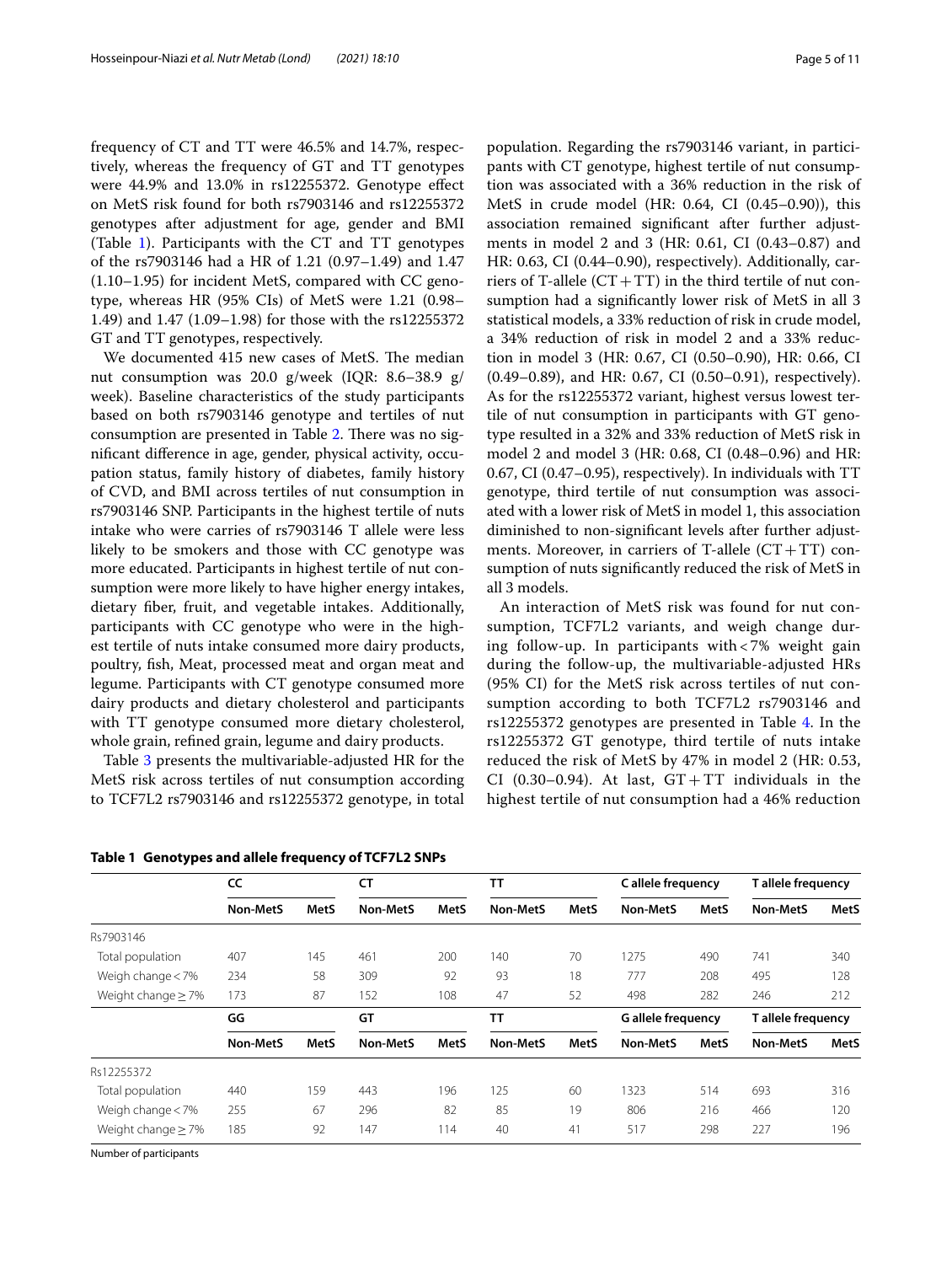| rs7903146 genotype                       | CC             |                | P value<br><b>CT</b> |                        | P value        |         | <b>TT</b>              |                | P value |
|------------------------------------------|----------------|----------------|----------------------|------------------------|----------------|---------|------------------------|----------------|---------|
|                                          | T1             | T <sub>3</sub> |                      | T1                     | T <sub>3</sub> |         | T1                     | T <sub>3</sub> |         |
| Age (y)                                  | $35.2 \pm 0.9$ | $37.7 \pm 0.9$ | 0.16                 | $37.6 \pm 0.8$         | $37.9 \pm 0.8$ | 0.62    | $35.0 \pm 1.6$         | $35.7 \pm 1.6$ | 0.82    |
| Female (%)                               | 61.5           | 55.7           | 0.41                 | 40.7                   | 36.0           | 0.49    | 53.5                   | 65.7           | 0.33    |
| Physical activity (MET h-week)           | $4.3 \pm 0.3$  | $4.2 \pm 0.3$  | 0.45                 | $4.3 \pm 0.3$          | $4.4 \pm 0.3$  | 0.58    | $4.2 \pm 0.3$          | $4.3 \pm 0.3$  | 0.51    |
| Current smoking (%)                      | 21.5           | 19.6           | 0.63                 | 22.6                   | 15.1           | 0.04    | 29.6                   | 14.3           | 0.05    |
| Academic degrees (%)                     | 19.5           | 33.0           | 0.01                 | 20.4                   | 24.9           | 0.14    | 26.8                   | 22.9           | 0.48    |
| Occupational status, employed (%)        | 41.0           | 45.6           | 0.46                 | 40.4                   | 43.4           | 0.72    | 50.7                   | 32.9           | 0.08    |
| Family history of diabetes (%)           | 33.3           | 37.6           | 0.76                 | 35.4                   | 28.9           | 0.62    | 32.4                   | 28.6           | 0.08    |
| Family history of CVD events (%)         | 16.9           | 16.0           | 0.73                 | 38.9                   | 40.9           | 0.98    | 25.4                   | 10.0           | 0.08    |
| BMI at baseline (kg/m <sup>2</sup> )     | $25.7 \pm 0.3$ | $25.9 \pm 0.3$ | 0.89                 | $25.7 \pm 0.3$         | $26.0 \pm 0.3$ | 0.11    | $25.7 \pm 0.5$         | $25.0 \pm 0.5$ | 0.64    |
| Dietary variables                        |                |                |                      |                        |                |         |                        |                |         |
| Total energy (Kcal/d)                    | $2123 \pm 87$  | $2562 \pm 88$  |                      | $0.002$ 2106 $\pm$ 44  | $2460 \pm 44$  | < 0.001 | $2181 \pm 81$          | $2640 \pm 81$  | < 0.001 |
| Carbohydrate (% of total energy)         | $60.3 \pm 1.0$ | $61.8 \pm 1.0$ | 0.17                 | $61.2 \pm 0.7$         | $61.7 \pm 0.7$ | 0.82    | $059.5 \pm 1.2$        | $61.5 \pm 1.2$ | 0.43    |
| Protein (% of total energy)              | $14.3 \pm 0.9$ | $14.5 \pm 0.9$ | 0.23                 | $14.5 \pm 0.2$         | $14.6 \pm 0.2$ | 0.19    | $14.0 \pm 0.3$         | $14.5 \pm 0.3$ | 0.06    |
| Fat (% of total energy)                  | $30.8 \pm 0.4$ | $30.5 \pm 0.4$ | 0.13                 | $29.6 \pm 0.3$         | $30.0 \pm 0.3$ | 0.69    | $31.0 \pm 0.6$         | $30.4 \pm 0.6$ | 0.75    |
| SFA (% of total energy)                  | $10.3 \pm 0.2$ | $9.7 \pm 0.2$  | 0.11                 | $9.9 \pm 0.2$          | $9.6 \pm 0.2$  | 0.44    | $9.7 \pm 0.3$          | $9.6 \pm 0.3$  | 0.22    |
| MUFA (% of total energy)                 | $10.7 \pm 0.3$ | $10.2 \pm 0.3$ | 0.47                 | $10.1 \pm 0.1$         | $10.1 \pm 0.1$ | 0.98    | $10.8 \pm 0.3$         | $10.1 \pm 0.3$ | 0.13    |
| PUFA (% of total energy)                 | $6.2 \pm 0.1$  | $6.3 \pm 0.1$  | 0.32                 | $5.9 \pm 0.1$          | $6.2 \pm 0.1$  | 0.14    | $6.6 \pm 0.2$          | $6.2 \pm 0.2$  | 0.11    |
| Total fiber (g/d)                        | $37.9 \pm 1.2$ | $47.2 \pm 1.2$ | < 0.001              | $39.2 \pm 1.2$         | $46.1 \pm 1.2$ | < 0.001 | $39.6 \pm 2.2$         | $49.8 \pm 2.2$ | < 0.001 |
| Cholesterol (q/d)                        | $200 \pm 24$   | $258 \pm 24$   | 0.07                 | $209 \pm 7.5$          | $240 \pm 7.6$  |         | $0.018$ $202 \pm 12$   | $255 \pm 12$   | 0.013   |
| Vegetable (g/d)                          | $247 + 11$     | 338±11         |                      | $< 0.001$ 247 ± 9      | 320±9          |         | $< 0.001$ 246 ± 15     | $333 \pm 15$   | < 0.001 |
| Fruit (g/d)                              | $279 \pm 18$   | 497±18         |                      | $< 0.001$ 303 ± 20     | $472 \pm 20$   |         | $< 0.001$ 270 $\pm$ 32 | $510 + 32$     | < 0.001 |
| Meat, processed meat and organ meat(g/d) | $23.9 \pm 0.3$ | $33.3 \pm 1.3$ |                      | $< 0.001$ 24.8 ± 1.4   | $28.4 \pm 1.4$ | 0.12    | $24.3 \pm 2.5$         | $31.7 \pm 2.5$ | 0.09    |
| Poultry and fish (g/d)                   | $33.0 \pm 2.9$ | $46.8 \pm 2.9$ |                      | $< 0.001$ 35.5 ± 6     | 150±6          | 0.06    | $32.3 \pm 3.8$         | $44.5 \pm 3.9$ | 0.06    |
| Whole grain (g/d)                        | $137 + 6$      | $151 + 7$      | 0.37                 | 139±6                  | $150 + 6$      | 0.25    | $115 + 9.8$            | $158 + 9.9$    | 0.01    |
| Refined grain (g/day)                    | $336 \pm 12$   | $315 \pm 12$   | 0.43                 | $322 + 9$              | $314 + 9$      | 0.31    | $378 + 19$             | $342 \pm 19$   | 0.04    |
| Legumes (g/d)                            | $31.0 \pm 1.8$ | $39.8 \pm 1.8$ |                      | $0.001$ 35.9 $\pm$ 1.6 | $39.6 \pm 1.6$ | 0.10    | $35.3 \pm 3.9$         | $50.1 \pm 3.9$ | 0.007   |
| Dairy products (g/d)                     | $353 \pm 16$   | $420 \pm 16$   |                      | $0.013$ 344 $\pm$ 14   | $410 \pm 14$   |         | $0.004$ 336 ± 25       | $435 \pm 26$   | 0.02    |

<span id="page-5-0"></span>**Table 2 Baseline characteristics and intake of dietary variables of study population across tertiles of nut consumption according to transcription factor-7-like 2 rs7903146 genotype**

Data are express as mean  $\pm$  SE, unless otherwise indicated

Dietary data were adjusted for kcal

MetS risk in model 2 (HR: 0.54, CI (0.32–0.90). No association was found between nut consumption and risk of MetS among rs7903146 genotypes. Table [5](#page-7-0) presents the multivariable-adjusted HRs (95% CI) for the MetS risk across tertiles of nut consumption according to both TCF7L2 rs7903146 and rs12255372 genotype among participant with a weight gain  $\geq$  7%. Regarding rs7903146, in subjects with CT genotype, nut consumption was associated with a lower risk of MetS after adjustment for cofounding factors **(**highest vs. lowest tertile of consumption: HR: 0.49, CI (0.30–0.79)).  $CT+TT$  individuals in the highest tertile of nut consumption had a 45% reduction MetS risk after adjustment for confounding factors **(**HR: 0.55, CI (0.37–0.82). No association was found between nut consumption and risk of MetS among rs12255372 genotypes.

# **Discussion**

In this population-based prospective study, the protective efect of higher nut consumption against the MetS incidence depended on individuals' genetic background. In our total population, higher nut consumption reduced risk of MetS among carriers of a single T-risk allele of the TCF7L2 rs7903146 and rs12255372 variants. In  $rs7903146$  variant,  $CT+TT$  individuals with high weight gain experienced a lower risk of MetS; however, considering rs12255372 genotype, higher nut consumption reduced risk of MetS only among participants with low weight gain.

With respect to gene-diet associations, previous prospective cohort and interventional studies have reported modifying efects of the TCF7L2 polymorphisms on the diet-disease associations [[9](#page-9-7), [11](#page-9-9)[–13](#page-9-11),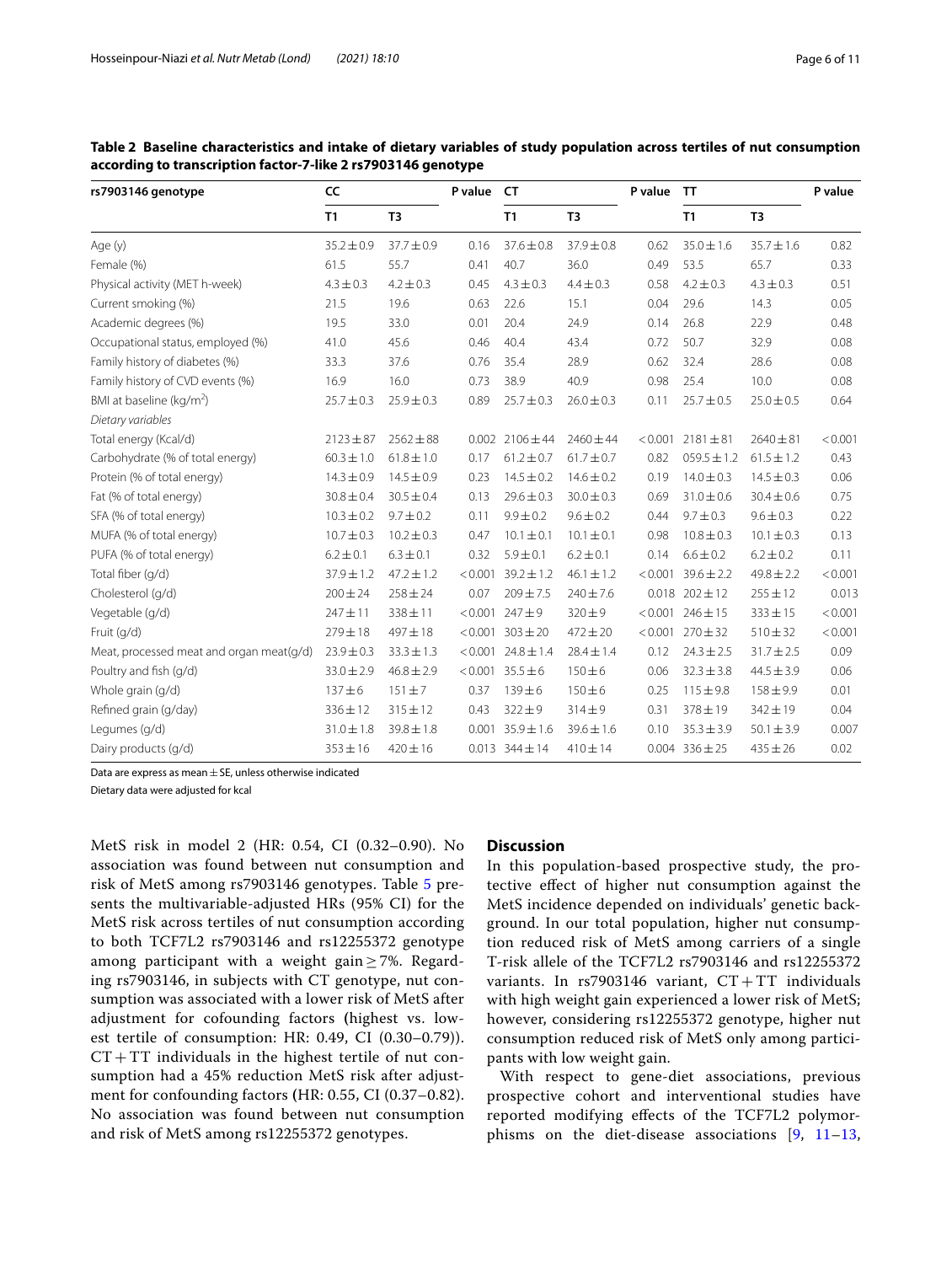# <span id="page-6-0"></span>**Table 3 Hazard ratios of metabolic syndrome across tertiles of nut consumption according to transcription factor-7-like 2 rs7903146 and rs12255372 genotypes**

|            | Tertiles of nut consumption |                     |                     |                               |  |  |  |
|------------|-----------------------------|---------------------|---------------------|-------------------------------|--|--|--|
|            | T1                          | T <sub>2</sub>      | T <sub>3</sub>      | $P_{\text{trend}}^{\qquad a}$ |  |  |  |
| Rs7903146  |                             |                     |                     |                               |  |  |  |
| CC         |                             |                     |                     |                               |  |  |  |
| Model 1    | 1                           | $0.95(0.63 - 1.42)$ | $0.97(0.65 - 1.45)$ | 0.97                          |  |  |  |
| Model 2    | 1                           | $0.88(0.58 - 1.33)$ | $0.84(0.55 - 1.27)$ | 0.71                          |  |  |  |
| Model 3    | 1                           | $0.85(0.56 - 1.29)$ | $0.82(0.54 - 1.25)$ | 0.63                          |  |  |  |
| <b>CT</b>  |                             |                     |                     |                               |  |  |  |
| Model 1    | 1                           | $0.71(0.51 - 0.99)$ | $0.64(0.45 - 0.90)$ | 0.02                          |  |  |  |
| Model 2    | 1                           | $0.67(0.47 - 0.94)$ | $0.61(0.43 - 0.87)$ | 0.01                          |  |  |  |
| Model 3    | 1                           | $0.70(0.49 - 0.99)$ | $0.63(0.44 - 0.90)$ | 0.02                          |  |  |  |
| TT         |                             |                     |                     |                               |  |  |  |
| Model 1    | 1                           | $0.80(0.46 - 1.39)$ | $0.61(0.34 - 1.11)$ | 0.27                          |  |  |  |
| Model 2    | 1                           | $0.79(0.44 - 1.41)$ | $0.64(0.35 - 1.18)$ | 0.36                          |  |  |  |
| Model 3    | 1                           | $0.78(0.43 - 1.42)$ | $0.72(0.39 - 1.34)$ | 0.56                          |  |  |  |
| $CT + TT$  |                             |                     |                     |                               |  |  |  |
| Model 1    | 1                           | $0.73(0.55 - 0.97)$ | $0.67(0.50 - 0.90)$ | 0.01                          |  |  |  |
| Model 2    | 1                           | $0.70(0.52 - 0.93)$ | $0.66(0.49 - 0.89)$ | 0.01                          |  |  |  |
| Model 3    | 1                           | $0.72(0.54 - 0.97)$ | $0.67(0.50 - 0.91)$ | 0.02                          |  |  |  |
| Rs12255372 |                             |                     |                     |                               |  |  |  |
| GG         |                             |                     |                     |                               |  |  |  |
| Model 1    | 1                           | $0.94(0.64 - 1.38)$ | $1.04(0.71 - 1.52)$ | 0.86                          |  |  |  |
| Model 2    | 1                           | $0.83(0.55 - 1.24)$ | $0.89(0.60 - 1.32)$ | 0.65                          |  |  |  |
| Model 3    | 1                           | $0.80(0.53 - 1.19)$ | $0.92(0.62 - 1.37)$ | 0.54                          |  |  |  |
| GT         |                             |                     |                     |                               |  |  |  |
| Model 1    | 1                           | $0.78(0.56 - 1.10)$ | $0.77(0.55 - 1.08)$ | 0.18                          |  |  |  |
| Model 2    | 1                           | $0.74(0.52 - 1.04)$ | $0.68(0.48 - 0.96)$ | 0.04                          |  |  |  |
| Model 3    | 1                           | $0.75(0.53 - 1.07)$ | $0.67(0.47 - 0.95)$ | 0.03                          |  |  |  |
| TT         |                             |                     |                     |                               |  |  |  |
| Model 1    | 1                           | $0.53(0.29 - 0.98)$ | $0.49(0.26 - 0.91)$ | 0.03                          |  |  |  |
| Model 2    | 1                           | $0.58(0.31 - 1.09)$ | $0.63(0.32 - 1.26)$ | 0.18                          |  |  |  |
| Model 3    | 1                           | $0.66(0.34 - 1.26)$ | $0.70(0.35 - 1.39)$ | 0.39                          |  |  |  |
| $GT + TT$  |                             |                     |                     |                               |  |  |  |
| Model 1    | 1                           | $0.69(0.51 - 0.93)$ | $0.69(0.51 - 0.93)$ | 0.03                          |  |  |  |
| Model 2    | 1                           | $0.68(0.51 - 0.92)$ | $0.66(0.49 - 0.90)$ | 0.02                          |  |  |  |
| Model 3    | 1                           | $0.69(0.51 - 0.93)$ | $0.66(0.49 - 0.69)$ | 0.01                          |  |  |  |

Model 1 was crude

Model 2 was adjusted for age, gender, smoking, physical activity, education levels, occupational status, total energy intake, fiber intake, family history of diabetes, family history of cardiovascular disease

Model 3 was additionally adjusted for BMI at baseline

<sup>a</sup> The median intake of each tertile category was assigned and then these quartile median variables were included as a continuous variable in cox proportional hazards regression

[39–](#page-9-34)[42\]](#page-9-35). In line with our fndings suggesting risk-lowering efects of nut consumption on MetS in participants with genotypes  $CT+TT$  rs7903146 and  $GT+TT$  <span id="page-6-1"></span>**Table 4 Hazard ratios of metabolic syndrome across tertiles of nut consumption according to transcription factor-7-like 2 rs7903146 and rs12255372 genotype among participant with weigh change<7% during follow-up**

| Tertiles of nut consumption |                     |                     |                               |  |  |  |
|-----------------------------|---------------------|---------------------|-------------------------------|--|--|--|
| T1                          | T <sub>2</sub>      | T <sub>3</sub>      | $\mathsf{P}_{\mathsf{trend}}$ |  |  |  |
|                             |                     |                     |                               |  |  |  |
|                             |                     |                     |                               |  |  |  |
| 1                           | $0.80(0.42 - 1.50)$ | $0.86(0.46 - 1.62)$ | 0.78                          |  |  |  |
| 1                           | $0.76(0.39 - 1.46)$ | $0.69(0.35 - 1.36)$ | 0.53                          |  |  |  |
|                             |                     |                     |                               |  |  |  |
| 1                           | $0.76(0.48 - 1.31)$ | $0.85(0.52 - 1.39)$ | 0.73                          |  |  |  |
| 1                           | $0.81(0.49 - 1.34)$ | $0.72(0.42 - 1.21)$ | 0.32                          |  |  |  |
|                             |                     |                     |                               |  |  |  |
| 1                           | $0.69(0.24 - 1.99)$ | $0.46(0.13 - 1.54)$ | 0.44                          |  |  |  |
| 1                           | $0.51(0.16 - 1.61)$ | $0.35(0.09 - 1.36)$ | 0.27                          |  |  |  |
|                             |                     |                     |                               |  |  |  |
| 1                           | $0.73(0.46 - 1.14)$ | $0.75(0.48 - 1.18)$ | 0.30                          |  |  |  |
| 1                           | $0.74(0.46 - 1.17)$ | $0.63(0.39 - 1.02)$ | 0.13                          |  |  |  |
|                             |                     |                     |                               |  |  |  |
|                             |                     |                     |                               |  |  |  |
| 1                           | $0.66(0.36 - 1.25)$ | $1.07(0.61 - 1.88)$ | 0.29                          |  |  |  |
| 1                           | $0.70(0.36 - 1.35)$ | $0.89(0.47 - 1.65)$ | 0.40                          |  |  |  |
|                             |                     |                     |                               |  |  |  |
| 1                           | $0.92(0.55 - 1.54)$ | $0.70(0.41 - 1.21)$ | 0.19                          |  |  |  |
| 1                           | $0.85(0.50 - 1.43)$ | $0.53(0.30 - 0.94)$ | 0.02                          |  |  |  |
|                             |                     |                     |                               |  |  |  |
| 1                           | $0.58(0.21 - 1.65)$ | $0.40(0.12 - 1.30)$ | 0.15                          |  |  |  |
| 1                           | $0.63(0.21 - 1.89)$ | $0.95(0.21 - 4.20)$ | 0.68                          |  |  |  |
|                             |                     |                     |                               |  |  |  |
| 1                           | $0.81(0.51 - 1.29)$ | $0.66(0.41 - 1.07)$ | 0.11                          |  |  |  |
| 1                           | $0.76(0.48 - 1.22)$ | $0.54(0.32 - 0.90)$ | 0.02                          |  |  |  |
|                             |                     |                     |                               |  |  |  |

Model 1 was crude

Model 2 was adjusted for age, gender, smoking, physical activity, education levels, occupational status, total energy intake, fber intake, family history of diabetes, family history of cardiovascular disease

<sup>a</sup> The median intake of each tertile category was assigned and then these quartile median variables were included as a continuous variable in cox proportional hazards regression

rs12255372 risk, data have reported a protective efect of other dietary compounds, as well as dietary patterns, against type 2 diabetes risk in subjects carrying the riskallele T of the TCF7L2 variants [[39](#page-9-34)[–41](#page-9-36)]. For instance, in a PREDIMED randomized controlled trial [[40](#page-9-37)], adherence to the Mediterranean diet resulted in lower fasting plasma glucose and lipid profle concentrations among TCF7L2 rs7903146 TT genotype. Moreover, after a median 4.8 years of follow-up, the Mediterranean diet attenuated the risk of stroke in TT individuals who were at a higher genetic susceptibility to stroke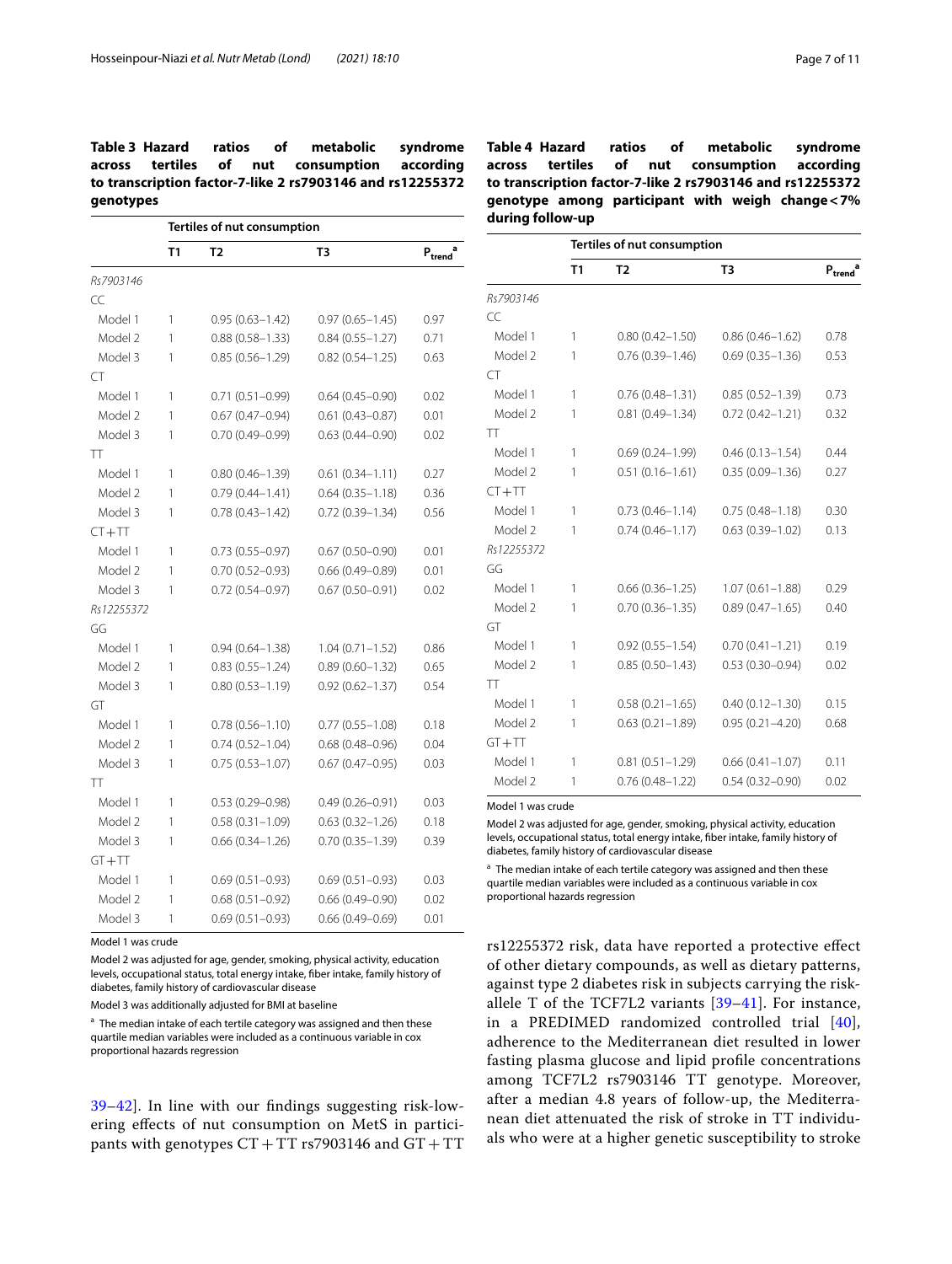<span id="page-7-0"></span>**Table 5 Hazard ratios of metabolic syndrome across tertiles of nut consumption according to transcription factor-7-like 2 rs7903146 and rs12255372 genotype among participant with weigh change≥7% during follow-up**

|            | Tertiles of nut consumption |                     |                     |                               |  |  |  |
|------------|-----------------------------|---------------------|---------------------|-------------------------------|--|--|--|
|            | T <sub>1</sub>              | T <sub>2</sub>      | T3                  | $\mathsf{P}_{\mathsf{trend}}$ |  |  |  |
| Rs7903146  |                             |                     |                     |                               |  |  |  |
| CC         |                             |                     |                     |                               |  |  |  |
| Model 1    | 1                           | $1.21(0.72 - 2.03)$ | $1.05(0.62 - 1.78)$ | 0.74                          |  |  |  |
| Model 2    | 1                           | $1.33(0.77 - 2.26)$ | $105(0.61 - 1.81)$  | 0.51                          |  |  |  |
| <b>CT</b>  |                             |                     |                     |                               |  |  |  |
| Model 1    | 1                           | $0.58(0.37 - 0.91)$ | $0.54(0.33 - 0.85)$ | 0.01                          |  |  |  |
| Model 2    | 1                           | $0.57(0.35 - 0.92)$ | $0.49(0.30 - 0.79)$ | 0.007                         |  |  |  |
| TT         |                             |                     |                     |                               |  |  |  |
| Model 1    | 1                           | $1.14(0.59 - 2.20)$ | $0.91(0.45 - 1.83)$ | 0.80                          |  |  |  |
| Model 2    | 1                           | 1.25 (0.58-2.69)    | $0.69(0.31 - 1.51)$ | 0.27                          |  |  |  |
| $CT + TT$  |                             |                     |                     |                               |  |  |  |
| Model 1    | 1                           | $0.70(0.48 - 1.01)$ | $0.59(0.40 - 0.87)$ | 0.02                          |  |  |  |
| Model 2    | 1                           | $0.67(0.46 - 0.97)$ | $0.55(0.37 - 0.82)$ | 0.009                         |  |  |  |
| Rs12255372 |                             |                     |                     |                               |  |  |  |
| GG         |                             |                     |                     |                               |  |  |  |
| Model 1    | 1                           | $1.02(0.62 - 1.71)$ | $1.04(0.63 - 1.72)$ | 0.98                          |  |  |  |
| Model 2    | 1                           | $1.06(0.63 - 1.80)$ | $1.09(0.65 - 1.82)$ | 0.94                          |  |  |  |
| GT         |                             |                     |                     |                               |  |  |  |
| Model 1    | 1                           | $0.58(0.36 - 1.12)$ | $0.75(0.49 - 1.16)$ | 0.37                          |  |  |  |
| Model 2    | 1                           | $0.57(0.35 - 1.12)$ | $0.74(0.47 - 1.17)$ | 0.38                          |  |  |  |
| <b>TT</b>  |                             |                     |                     |                               |  |  |  |
| Model 1    | 1                           | $0.85(0.41 - 1.77)$ | $0.68(0.31 - 1.46)$ | 0.34                          |  |  |  |
| Model 2    | 1                           | $0.60(0.25 - 1.43)$ | $0.36(0.14 - 1.10)$ | 0.14                          |  |  |  |
| $GT + TT$  |                             |                     |                     |                               |  |  |  |
| Model 1    | 1                           | $0.60(0.41 - 1.09)$ | $0.71(0.49 - 1.03)$ | 0.16                          |  |  |  |
| Model 2    | 1                           | $0.60(0.45 - 1.09)$ | $0.71(0.49 - 1.03)$ | 0.10                          |  |  |  |

Model 1 was crude

Model 2 was adjusted for age, gender, smoking, physical activity, education levels, occupational status, total energy intake, fber intake, family history of diabetes, family history of cardiovascular disease

<sup>a</sup> The median intake of each tertile category was assigned and then these quartile median variables were included as a continuous variable in cox proportional hazards regression

[[40](#page-9-37)]. In addition, regarding dietary compounds with detrimental effects on health, a prospective study has documented that dietary fatty acids' type and amount of consumption could potentially exacerbate the risk of developing MetS in individuals with high genetic susceptibility, as reported in the study, high consumption of SFAs and low consumption of polyunsaturated fatty acids (PUFAs) increased the MetS risk in rs7903146 T allele carriers [[13\]](#page-9-11). On the contrary, some of the existing evidence has suggested the protective efects of dietary compounds, such as dietary fber and cereals, on type 2 diabetes risk among individuals with C homozygote genotype of the TCF7L2. As demonstrated by the EPIC-Potsdam case-cohort study, the inverse association of whole-grain intake and type 2 diabetes risk was only present in the rs7903146 C homozygote individuals, namely, the T-allele carriers could not beneft from the risk-reducing efects of whole-grains [\[9](#page-9-7)]. Similarly, a cross-sectional analysis of the Malmö Diet and Cancer Study Cardiovascular Sub-cohort, indicated that a higher fber intake was associated with a reduced risk of type 2 diabetes and lower HbA1C levels in individuals with the CC genotype of the TCF7L2 rs7903146 variant; however, individuals carrying T-risk allele lacked this protective effect  $[11]$  $[11]$ . Furthermore, results from the Stockholm Diabetes Prevention Program resembled the above-mentioned fndings, preventive efects of whole-grains and cereals against developing type 2 diabetes in individuals with the non-risk C allele, with no observed associations in carriers of the T risk-allele [[42](#page-9-35)].

BMI, as a main confounder, modulates the association of nut consumption and hazard of chronic disease [[25\]](#page-9-20). In the current study, long-term weight gain of participants modifed the efects of nut consumption on the MetS risk, based on rs12255372 and rs7903146 polymorphisms of the TCF7L2 gene, suggesting an interplay of BMI and genetic susceptibility on the association of nut consumption and MetS incidence. The effect of TCF7L2 variants on risk of type 2 diabetes and obesity as well as modulation efect of BMI on the association between diabetes and TCF7L2 variants, have been controversial [[26](#page-9-21), [27,](#page-9-22) [43\]](#page-10-0). This discrepancy, at least in part, may be attributed to the extent of linkage disequilibrium in diferent population [[8,](#page-9-6) [44](#page-10-1)]. In the Diabetes Prevention Program, both rs12255373 and rs7903146 predicted progression to diabetes [[7\]](#page-9-5), whereas in the Finnish Diabetes Prevention Study only rs12255372 was signifcantly associated with the risk of diabetes [[8\]](#page-9-6). In European population, TCF7L2 has not been a risk factor for obesity, but obesity modulates the association between TCf7l2 and risk of type 2 diabetes, additionally, the rs7903146 T allele was more associated with T2D in non-obese individuals than in obese subjects [[45\]](#page-10-2).

Moreover, fndings regarding the interaction between dietary determinants and TCF7L2 variants (rs12255372 and rs7903146) on anthropometric measures are controversial. In Tuebingen Lifestyle Intervention Program (TULIP), reduction in BMI and adiposity were observed for both common genotypes of rs12255372 and rs7903146 [\[46](#page-10-3)]. In addition, Mediterranean diet signifcantly interacted with 2 SNPs (rs122255372 and rs7903146) on anthropometric measures; higher Mediterranean score associated with lower BMI and weight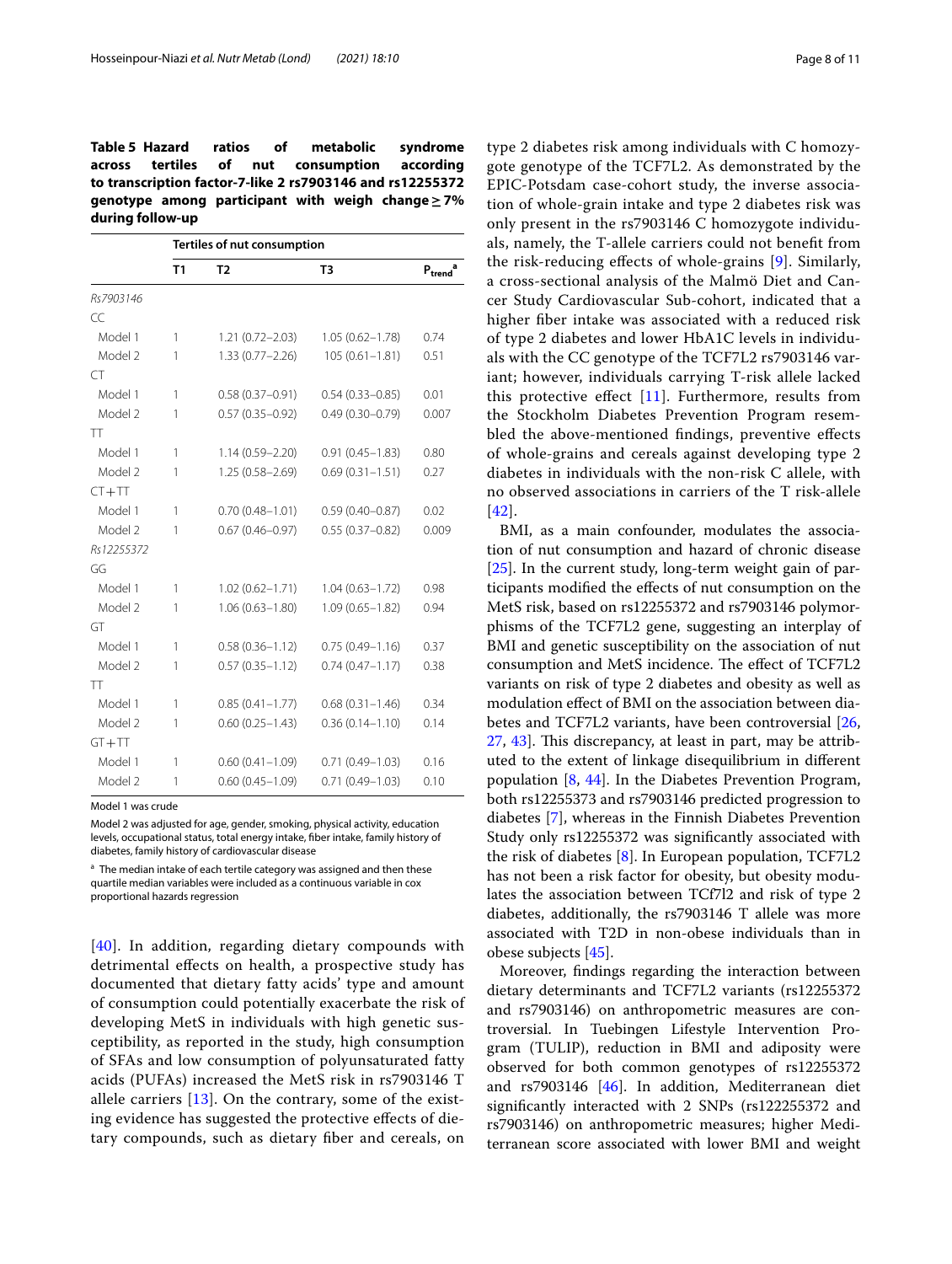among risk allele carriers participants [\[41\]](#page-9-36). In contrast, in a randomized control trial (RCT), consumption of low fat diet in overweight individuals with risk allele of rs12255372 reduced BMI and fat mass; however, no interaction was found between TCF7L2 rs7903146 and dietary intervention on BMI and adiposity [[47\]](#page-10-4). In another RCT, consumption of wheat bread and nopal tortilla diet, high in dietary fber, decreased BMI in both CC and CT/TT genotypes of the TCF7L2 rs7903146 variant, yet no signifcant efect of rs12255372-T risk allele on anthropometric and metabolic indicators was observed [[48\]](#page-10-5). In addition, an interaction between TCF7L2 SNP rs12255372, but not rs7903146, and fiber intake  $(g/day)$ on HDL-C was reported [\[49](#page-10-6)].

In the current study, we found that nut consumption have greater risk reducing efects on MetS among≥7 weight gain group with genotype rs7903146, while this risk reduction was obvious among participants with<7 weight gain group with rs12255372 genotype. In addition, this efect was only observed among participants with heterozygote T genotypes. Lack of observed association between nut consumption and risk of MetS among homozygote T carriers may be due to lower sample size in this population, thereby having insufficient power to detect an association; a major problem that was shown in genetic associating studies [\[50\]](#page-10-7). In the current study statistical power for detection of risk of MetS among TT genotypes of the TCF7L2 rs7903146 and rs12255372 variants in total population (0.145–0.464) as well as based on weight changes (0.143–0.756) during follow-up was low; suggesting that due to low power, it is not possible to get a definitive result. Therefore our finding needed to be repeated in other ethnic population with diferent allele frequency, family-based investigations as well as studies with large sample size.

Some strengths and limitations of this study should be acknowledged. First and foremost, its population-based prospective design, use of a validated of FFQ, a long enough follow-up, and the availability of data on potential confounders provided strength for this study. However, dietary assessment using FFQ may lead to measurement error, which eventually, places individuals into wrong categorize of intake [[51](#page-10-8)]. As declared before, due to fewer number of individuals with TT genotype, there is possibility that our study lacked the sufficient power to detect an association of nut consumption and MetS risk in this population. Further research with higher sample size with regard to the TCF7L2 risk genotypes is suggested.

# **Conclusions**

Higher consumption of nuts may reduce the risk of MetS in T-risk allele of the TCF7L2 rs7903146 and rs12255372 variants and weight change may modify this association.

#### **Abbreviations**

MetS: Metabolic syndrome; CVD: Cardiovascular disease; SNPs: Single nucleotide polymorphisms; TCF7L2: Transcription factor-7-like 2; SFA: Saturated fatty acids; TLGS: Tehran lipid and glucose study; IQR: Interquartile range; FFQ: Food frequency questionnaire; RIES: Research Institute for Endocrine Sciences; USDA: US Department of Agriculture; CV: Coefficients of variation; FPG: Fasting blood glucose; HDL-C: High density lipoprotein; TG: Triglyceride; WC: Waist circumference; METsh/week: Metabolic equivalent hours per week; PUFAs: Polyunsaturated fatty acids.

#### **Acknowledgements**

We express our appreciation to the participants of this study for their collaboration.

#### **Authors' contributions**

SHN and PM conceptualized and designed the study. SHN, BB, MA analyzed and interpreted the data; SHN, AZ, BB, PM and MF drafted the initial manuscript; FA supervised the project; all authors have read and approved the fnal version of the manuscript.

#### **Funding**

This work was supported by Shahid Beheshti University of Medical Sciences, Tehran, Iran (Grant 18360).

#### **Availability of data and materials**

The datasets generated and/or analysed during the current study are not publicly available due institution's policy but are available from the corresponding author on reasonable request.

#### **Ethics approval and consent to participate**

The study protocol was approved by the ethics committee of the Research Institute for Endocrine Sciences (RIES), Shahid Beheshti University of Medical Sciences, and written informed consent was acquired from participants prior to their inclusion in the study.

#### **Consent for publication**

Not applicable.

#### **Competing interests**

On behalf of all authors, the corresponding author hereby declares that there is no confict of interest.

#### **Author details**

<sup>1</sup> Nutrition and Endocrine Research Center, Research Institute for Endocrine Sciences, Shahid Beheshti University of Medical Sciences, Tehran, Iran.<sup>2</sup> Cellular and Molecular Research Center, Research Institute for Endocrine Sciences, Shahid Beheshti University of Medical Sciences, No 24, A'rabi St, Yeman Av, P.O. Box 19395-4763, Velenjak, Tehran, Iran.<sup>3</sup> Department of Clinical Nutrition and Dietetics, Faculty of Nutrition Sciences and Food Technology, National Nutrition and Food Technology Research Institute, Shahid Beheshti University of Medical Sciences, No 24, A'rabi St, Yeman Av, P.O. Box 19395‑4763, Velenjak, Tehran, Iran. <sup>4</sup> Endocrine Research Center, Research Institute for Endocrine Sciences, Shahid Beheshti University of Medical Sciences, Tehran, Iran.

## Received: 18 May 2020 Accepted: 4 January 2021 Published online: 12 January 2021

#### **References**

<span id="page-8-0"></span>1. Alberti KG, Eckel RH, Grundy SM, Zimmet PZ, Cleeman JI, Donato KA, et al. Harmonizing the metabolic syndrome: a joint interim statement of the International Diabetes Federation Task Force on Epidemiology and Prevention; National Heart, Lung, and Blood Institute; American Heart Association; World Heart Federation; International Atherosclerosis Society; and International Association for the Study of Obesity. Circulation. 2009;120(16):1640–5.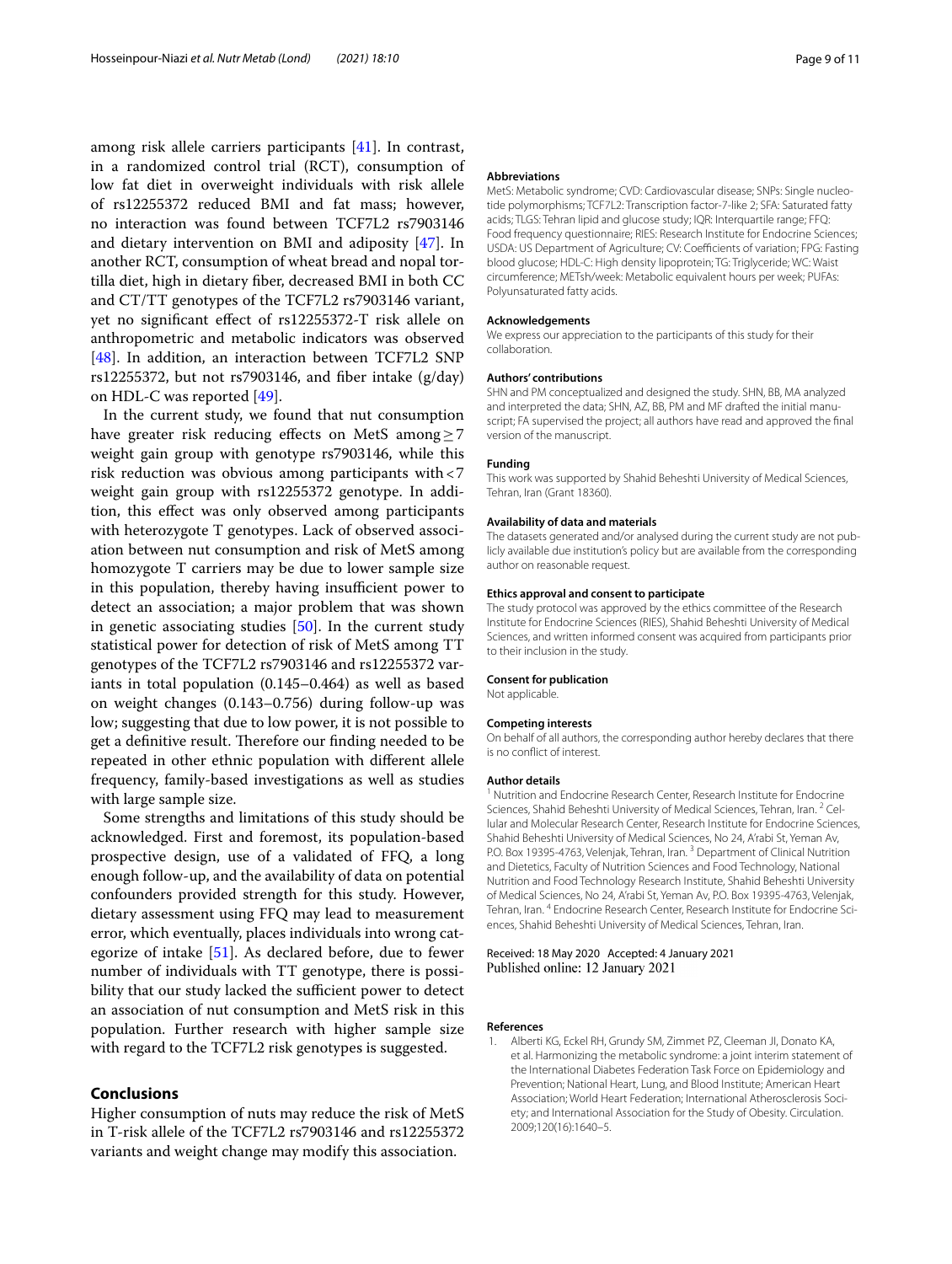- <span id="page-9-0"></span>2. Guo Y, Musani SK, Sims M, Pearson TA, DeBoer MD, Gurka MJ. Assessing the added predictive ability of a metabolic syndrome severity score in predicting incident cardiovascular disease and type 2 diabetes: the Atherosclerosis Risk in Communities Study and Jackson Heart Study. 2018;10:42.
- <span id="page-9-1"></span>3. Perez-Martinez P, Phillips CM, Delgado-Lista J, Garcia-Rios A, Lopez-Miranda J, Perez-Jimenez F. Nutrigenetics, metabolic syndrome risk and personalized nutrition. Curr Vasc Pharmacol. 2013;11(6):946–53.
- <span id="page-9-2"></span>4. Shiao SPK, Grayson J, Lie A, Yu CH. Personalized Nutrition-Genes, Diet, and Related Interactive Parameters as Predictors of Cancer in Multiethnic Colorectal Cancer Families. Nutrients. 2018;10(6).
- <span id="page-9-3"></span>5. Kalantari S, Sharafshah A, Keshavarz P, Davoudi A, Habibipour R. Single and multi-locus association study of TCF7L2 gene variants with susceptibility to type 2 diabetes mellitus in an Iranian population. Gene. 2019;696:88–94.
- <span id="page-9-4"></span>6. Palizban A, Rezaei M, Khanahmad H, Fazilati M. Transcription factor 7-like 2 polymorphism and context-specifc risk of metabolic syndrome, type 2 diabetes, and dyslipidemia. J Res Med Sci. 2017;22:40.
- <span id="page-9-5"></span>7. Florez JC, Jablonski KA, Bayley N, Pollin TI, de Bakker PI, Shuldiner AR, et al. TCF7L2 polymorphisms and progression to diabetes in the Diabetes Prevention Program. N Engl J Med. 2006;355(3):241–50.
- <span id="page-9-6"></span>8. Wang J, Kuusisto J, Vanttinen M, Kuulasmaa T, Lindstrom J, Tuomilehto J, et al. Variants of transcription factor 7-like 2 (TCF7L2) gene predict conversion to type 2 diabetes in the Finnish Diabetes Prevention Study and are associated with impaired glucose regulation and impaired insulin secretion. Diabetologia. 2007;50(6):1192–200.
- <span id="page-9-7"></span>9. Fisher E, Boeing H, Fritsche A, Doering F, Joost HG, Schulze MB. Wholegrain consumption and transcription factor-7-like 2 ( TCF7L2) rs7903146: gene-diet interaction in modulating type 2 diabetes risk. Br J Nutr. 2009;101(4):478–81.
- <span id="page-9-8"></span>10. Cornelis MC, Qi L, Kraft P, Hu FB. TCF7L2, dietary carbohydrate, and risk of type 2 diabetes in US women. Am J Clin Nutr. 2009;89(4):1256–62.
- <span id="page-9-9"></span>11. Hindy G, Sonestedt E, Ericson U, Jing XJ, Zhou Y, Hansson O, et al. Role of TCF7L2 risk variant and dietary fbre intake on incident type 2 diabetes. Diabetologia. 2012;55(10):2646–54.
- <span id="page-9-10"></span>12. Grau K, Cauchi S, Holst C, Astrup A, Martinez JA, Saris WH, et al. TCF7L2 rs7903146-macronutrient interaction in obese individuals' responses to a 10-wk randomized hypoenergetic diet. Am J Clin Nutr. 2010;91(2):472–9.
- <span id="page-9-11"></span>13. Phillips CM, Goumidi L, Bertrais S, Field MR, McManus R, Hercberg S, et al. Dietary saturated fat, gender and genetic variation at the TCF7L2 locus predict the development of metabolic syndrome. J Nutr Biochem. 2012;23(3):239–44.
- <span id="page-9-12"></span>14. Qi L, Cornelis MC, Zhang C, van Dam RM, Hu FB. Genetic predisposition, Western dietary pattern, and the risk of type 2 diabetes in men. Am J Clin Nutr. 2009;89(5):1453–8.
- <span id="page-9-13"></span>15. Cai J, Zhang Y, Nuli R, Zhang Y, Abudusemaiti M, Kadeer A, et al. Interaction between dietary patterns and TCF7L2 polymorphisms on type 2 diabetes mellitus among Uyghur adults in Xinjiang Province. China Diabetes Metab Syndr Obes. 2019;12:239–55.
- <span id="page-9-14"></span>16. Kim Y, Keogh JB, Clifton PM. Benefts of Nut Consumption on Insulin Resistance and Cardiovascular Risk Factors: Multiple Potential Mechanisms of Actions. 2017;9(11).
- <span id="page-9-15"></span>17. Baik I, Lee M, Jun NR, Lee JY, Shin C. A healthy dietary pattern consisting of a variety of food choices is inversely associated with the development of metabolic syndrome. Nutr Res Pract. 2013;7(3):233–41.
- 18. Hosseinpour-Niazi S, Hosseini S, Mirmiran P, Azizi F. Prospective Study of Nut Consumption and Incidence of Metabolic Syndrome: Tehran Lipid and Glucose Study. Nutrients. 2017;9(10).
- 19. Afshin A, Micha R, Khatibzadeh S, Mozaffarian D. Consumption of nuts and legumes and risk of incident ischemic heart disease, stroke, and diabetes: a systematic review and meta-analysis. Am J Clin Nutr. 2014;100(1):278–88.
- 20. Schwingshackl L, Knuppel S, Michels N, Schwedhelm C, Hofmann G, Iqbal K, et al. Intake of 12 food groups and disability-adjusted life years from coronary heart disease, stroke, type 2 diabetes, and colorectal cancer in 16 European countries. Eur J Epidemiol. 2019.
- <span id="page-9-16"></span>21. Martinez-Lapiscina EH, Pimenta AM, Beunza JJ, Bes-Rastrollo M, Martinez JA, Martinez-Gonzalez MA. Nut consumption and incidence of hypertension: the SUN prospective cohort. Nutr Metab Cardiovasc Dis. 2010;20(5):359–65.
- <span id="page-9-17"></span>22. Freisling H, Noh H, Slimani N, Chajes V, May AM, Peeters PH, et al. Nut intake and 5-year changes in body weight and obesity risk in adults: results from the EPIC-PANACEA study. Eur J Nutr. 2018;57(7):2399–408.
- <span id="page-9-18"></span>23. Schlesinger S, Neuenschwander M, Schwedhelm C, Hoffmann G, Bechthold A, Boeing H, et al. Food groups and risk of overweight, obesity, and weight gain: a systematic review and dose-response meta-analysis of prospective studies. Adv Nutr. 2019;10(2):205–18.
- <span id="page-9-19"></span>24. Mazidi M, Vatanparast H, Katsiki N, Banach M. The impact of nuts consumption on glucose/insulin homeostasis and infammation markers mediated by adiposity factors among American adults. Oncotarget. 2018;9(58):31173–86.
- <span id="page-9-20"></span>25. Liu Z, Wei P, Li X. Is nut consumption associated with decreased risk of type 2 diabetes? Am J Clin Nutr. 2014;100(5):1401–2.
- <span id="page-9-21"></span>26. Hjort R, Löfvenborg JE, Ahlqvist E, Alfredsson L, Andersson T, Grill V, et al. Interaction between overweight and genotypes of HLA, TCF7L2, and FTO in relation to the risk of Latent Autoimmune Diabetes in Adults and type 2 diabetes. J Clin Endocrinol Metab. 2019;104(10):4815–26.
- <span id="page-9-22"></span>27. Li L, Wang J, Ping Z, Li Y, Wang C, Shi Y, et al. Interaction analysis of gene variants of TCF7L2 and body mass index and waist circumference on type 2 diabetes. Clin Nutr. 2020;39(1):192–7.
- <span id="page-9-23"></span>28. Azizi F, Ghanbarian A, Momenan AA, Hadaegh F, Mirmiran P, Hedayati M, et al. Prevention of non-communicable disease in a population in nutrition transition: Tehran Lipid and Glucose Study phase II. Trials. 2009;10:5.
- <span id="page-9-24"></span>29. Hosseini-Esfahani F, Jessri M, Mirmiran P, Bastan S, Azizi F. Adherence to dietary recommendations and risk of metabolic syndrome: Tehran Lipid and Glucose Study. Metab Clin Exp 2010;59(12):1833–42.
- <span id="page-9-25"></span>30. Mirmiran P, Esfahani FH, Mehrabi Y, Hedayati M, Azizi F. Reliability and relative validity of an FFQ for nutrients in the Tehran lipid and glucose study. Public Health Nutr. 2010;13(5):654–62.
- <span id="page-9-26"></span>31. Hu FB, Stampfer MJ, Rimm E, Ascherio A, Rosner BA, Spiegelman D, et al. Dietary fat and coronary heart disease: a comparison of approaches for adjusting for total energy intake and modeling repeated dietary measurements. Am J Epidemiol. 1999;149(6):531–40.
- <span id="page-9-27"></span>32. Esfahani FH, Asghari G, Mirmiran P, Azizi F. Reproducibility and relative validity of food group intake in a food frequency questionnaire developed for the Tehran Lipid and Glucose Study. J Epidemiol. 2010;20(2):150–8.
- <span id="page-9-28"></span>33. Asghari G, Rezazadeh A, Hosseini-Esfahani F, Mehrabi Y, Mirmiran P, Azizi F. Reliability, comparative validity and stability of dietary patterns derived from an FFQ in the Tehran Lipid and Glucose Study. Br J Nut. 2012;108(6):1109–17.
- <span id="page-9-29"></span>34. Kriska AM, Knowler WC, LaPorte RE, Drash AL, Wing RR, Blair SN, et al. Development of questionnaire to examine relationship of physical activity and diabetes in Pima Indians. Diabetes Care. 1990;13(4):401–11.
- <span id="page-9-30"></span>35. Momenan AA, Delshad M, Sarbazi N, Rezaei Ghaleh N, Ghanbarian A, Azizi F. Reliability and validity of the Modifable Activity Questionnaire (MAQ) in an Iranian urban adult population. Arch Iran Med. 2012;15(5):279–82.
- <span id="page-9-31"></span>36. Azizi F, Khalili D, Aghajani H, Esteghamati A, Hosseinpanah F, Delavari A, et al. Appropriate waist circumference cut-off points among Iranian adults: the frst report of the Iranian National Committee of Obesity. Arch Iran Med. 2010;13(3):243–4.
- <span id="page-9-32"></span>37. MWer S, Dykes D, Polesky H. A simple salting out procedure for extracting DNA from human nucleated cells. Nucleic acids res. 1988;16:1215.
- <span id="page-9-33"></span>38. Daneshpour MS, Fallah M-S, Sedaghati-Khayat B, Guity K, Khalili D, Hedayati M, et al. Rationale and design of a genetic study on cardiometabolic risk factors: protocol for the Tehran Cardiometabolic Genetic Study (TCGS). JMIR Res Protocols. 2017;6(2):e28.
- <span id="page-9-34"></span>39. Investigation of gene-diet interactions in the incretin system and risk of type 2 diabetes: the EPIC-InterAct study. Diabetologia. 2016;59(12):2613–21.
- <span id="page-9-37"></span>40. Corella D, Carrasco P, Sorli JV, Estruch R, Rico-Sanz J, Martinez-Gonzalez MA, et al. Mediterranean diet reduces the adverse effect of the TCF7L2rs7903146 polymorphism on cardiovascular risk factors and stroke incidence: a randomized controlled trial in a high-cardiovascular-risk population. Diabetes Care. 2013;36(11):3803–11.
- <span id="page-9-36"></span>41. Sotos-Prieto M, Smith CE, Lai CQ, Tucker KL, Ordovas JM, Mattei J. Mediterranean diet adherence modulates anthropometric measures by TCF7L2 genotypes among puerto rican adults. J Nutr. 2020;150(1):167–75.
- <span id="page-9-35"></span>42. Wirström T, Hilding A, Gu HF, Östenson C-G, Björklund A. Consumption of whole grain reduces risk of deteriorating glucose tolerance, including progression to prediabetes. Am J Clin Nutr. 2013;97(1):179–87.